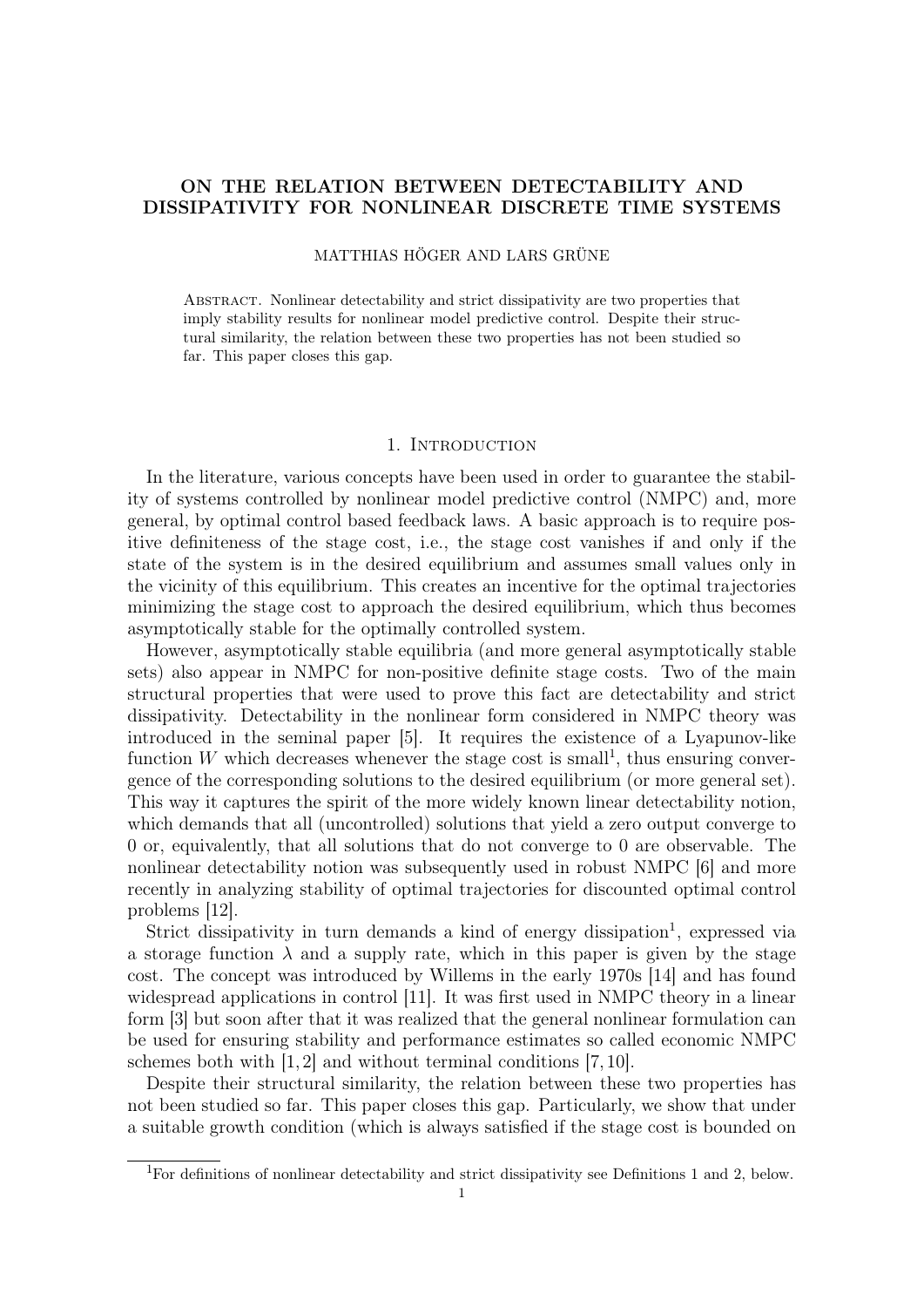the state and input constraint set) nonlinear detectability implies strict dissipativity. We also show by means of an example that the growth condition cannot be dropped.

Conversely, we give conditions on the storage function which ensure that nonlinear detectability holds. Using this result, we are in particular able to show that for linear quadratic problems with positive definite control penalization, detectability in the classical linear sense implies the nonlinear detectability property from [5]. To the best of our knowledge, this implication — although very natural — has not been proved in the literature before.

As strict dissipativity follows from nonlinear detectability under rather mild conditions, our results suggest that it is in general more rewarding to try to verify strict dissipativity rather than nonlinear detectability. Indeed, in the literature only few examples of nonlinear systems can be found for which the nonlinear detectability condition has been successfully established, while dissipativity has been investigated for many systems. Yet, this does not necessarily make the nonlinear detectability notion obsolete. As nonlinear detectability is the stronger property, it also allows for stronger implications, most importantly global and not merely practical asymptotic stability statements for NMPC schemes [5]. In this context, we expect that our results allowing to conclude nonlinear detectability from strict dissipativity will turn out helpful.

The remainder of this paper is organized as follows. After defining the notation used in this paper in Section 2, we give the formal problem statement and define the two properties studied in this paper in Section 3. A discussion of these properties together with preliminary results from the literature can be found in Section 4. Our new results are given in Section 5, followed by illustrative examples in Section 6 and a brief conclusion in Section 7.

# 2. NOTATION

The sets X and U denote metric spaces with metrics denoted by  $d_X(\cdot, \cdot)$  and  $d_U(\cdot, \cdot)$ , respectively. We write  $d(\cdot, \cdot)$  for both metrics if there is no ambiguity.

The class G is the set of all continuous and nondecreasing functions  $\alpha : \mathbb{R}_{\geq 0} \to \mathbb{R}_{\geq 0}$ with  $\alpha(0) = 0$ . With class K we denote the set of all strictly increasing functions α with α ∈ G. Finally, the class  $\mathcal{K}_{\infty}$  is the set of all unbounded functions α with  $\alpha \in \mathcal{K}$ . Throughout this paper we make the convention that  $\alpha_W$  and  $\gamma_W$  will denote functions of class  $\mathcal{K}_{\infty}$ .  $\bar{\alpha}_W$  will denote a function of class  $\mathcal{G}$ .

The class A is the set of all affine functions  $a : \mathbb{R} \to \mathbb{R}$ . A function a is called affine if two constants  $\lambda_1, \lambda_2 \in \mathbb{R}$  exist with  $a(x) = \lambda_1 + \lambda_2 x$  for all  $x \in \mathbb{R}$ .

A function  $\sigma: X \to \mathbb{R}_{\geq 0}$  is said to be positive definite if there exists  $x^e \in X$  with  $\sigma(x) = 0$  if and only if  $x = x^e$ .

The symbol Id denotes the identity function and for  $x \in \mathbb{R}^n$  the norm  $||x||$  denotes the Euclidean norm.

## 3. Problem statement

We consider the discrete-time nonlinear system of the form

(3.1) 
$$
x(k+1) = f(x(k), u(k)), \qquad x(0) = x_0
$$

or briefly

$$
x^+ = f(x, u)
$$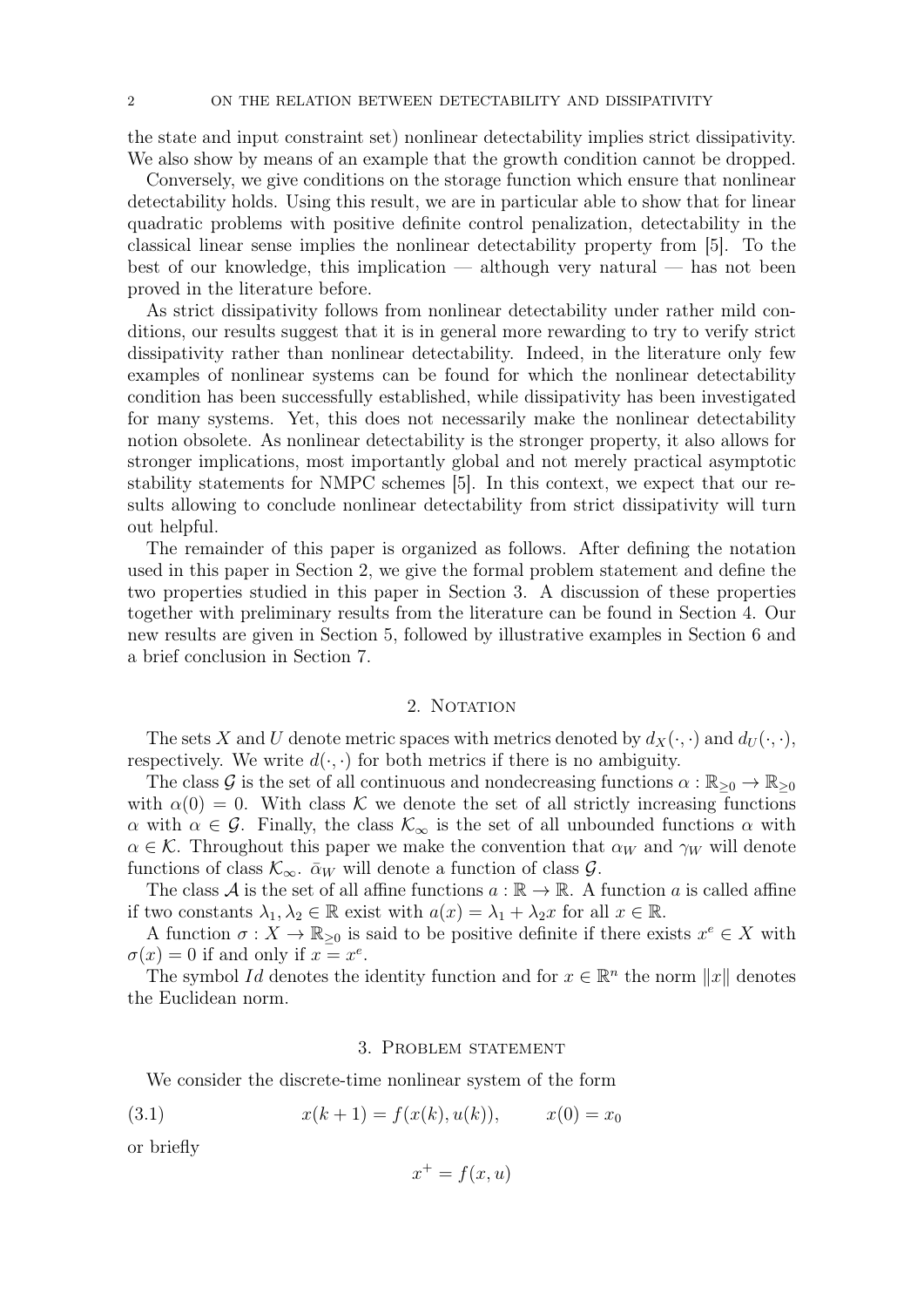for a continuous map  $f: X \times U \to X$ . With  $X \subseteq X$  and  $U \subseteq U$  we denote state and control constraint sets. We assume that (3.1) has an equilibrium denoted by  $(x^e, u^e) \in \mathbb{X} \times \mathbb{U}$ , i.e.,  $f(x^e, u^e) = x^e$ .

Given a continuous stage cost  $\ell : \mathbb{X} \times \mathbb{U} \to \mathbb{R}_{\geq 0}$  and a time horizon  $K \in \mathbb{N}$ , we consider the optimal control problem

(3.2) 
$$
\min_{u \in \mathbb{U}^K} J_K(x_0, u) \text{ with } J_K(x_0, u) = \sum_{k=0}^{K-1} \ell(x(k), u(k))
$$

subject to (3.1).

Next we state the two properties whose relation we study in this paper. We begin with the nonlinear detectability property from [5, Definition 4].

**Definition 1.** Consider system (3.1), functions  $\ell : \mathbb{X} \times \mathbb{U} \to \mathbb{R}_{\geq 0}$ ,  $\alpha_W, \gamma_W \in \mathcal{K}_{\infty}$ ,  $\bar{\alpha}_W \in \mathcal{G}$  and a continuous, positive-definite function  $\sigma : \mathbb{X} \to \mathbb{R}_{\geq 0}$ , which are such that for all  $x \in \mathbb{X}$  with  $\sigma(x) = 0$  there is  $u \in \mathbb{U}$  with  $\sigma(f(x, u)) = 0$  and  $\ell(x, u) = 0$ .

The function  $\sigma$  is said to be detectable from  $\ell$  with respect to  $(\bar{\alpha}_W, \alpha_W, \gamma_W)$  if there exists a continuous function  $W: X \to \mathbb{R}_{\geq 0}$  such that

$$
(3.3) \t\t W(x) \le \bar{\alpha}_W(\sigma(x))
$$

(3.4) 
$$
W(f(x,u)) - W(x) \leq -\alpha_W(\sigma(x)) + \gamma_W(\ell(x,u))
$$

for all  $x \in \mathbb{X}$  and  $u \in \mathbb{U}$ .

Note that the condition that  $\ell$  vanishes whenever  $\sigma$  vanishes is no part of [5, Definition 4], however, it follows from the standing assumption SA4 in this reference.

Next we state the strict dissipativity notion.

**Definition 2.** Given a steady state  $(x^e, u^e) \in \mathbb{R}^n \times \mathbb{U}$  of (3.1), the optimal control problem (3.1), (3.2) is called strictly dissipative with respect to the supply rate  $\ell(x, u)$ −  $\ell(x^e, u^e)$  if there exists a storage function  $\lambda : \mathbb{R}^n \to \mathbb{R}$  bounded from below and a function  $\rho \in \mathcal{K}_{\infty}$  such that

(3.5) 
$$
\ell(x, u) - \ell(x^e, u^e) + \lambda(x) - \lambda(f(x, u)) \ge \rho(d(x, x^e))
$$

holds for all  $(x, u) \in \mathbb{R}^n \times \mathbb{U}$ .

One observes that the function  $\sigma$  from the detectability definition does not appear in the strict dissipativity notion. This is because the term  $d(x, x^e)$  plays the role of σ in (3.5). One could replace this term by σ, but then — similar to Definition 1 — one would also have to assume that  $\ell$  is constant on the set of zeros of  $\sigma$  and replace  $\ell(x^e, u^e)$  in (3.5) by this constant value. In order to avoid this technicalities, we rather use  $\sigma(x) = d(x, x^e)$  in what follows. In the remainder of this paper, we will thus investigate the relation between these two properties with this choice of  $\sigma$ .

### 4. Discussion and known results

Originally, detectability is a concept for linear control systems

$$
(4.1) \t\t f(x,u) = Ax + Bu, \t y = Cx.
$$

We thus briefly compare the nonlinear detectability definition and strict dissipativity to the detectability notion for linear systems. We limit this discussion to finite dimensional linear systems, in which case  $x \in \mathbb{R}^n$ ,  $u \in \mathbb{R}^m$  and  $y \in \mathbb{R}^p$  are finite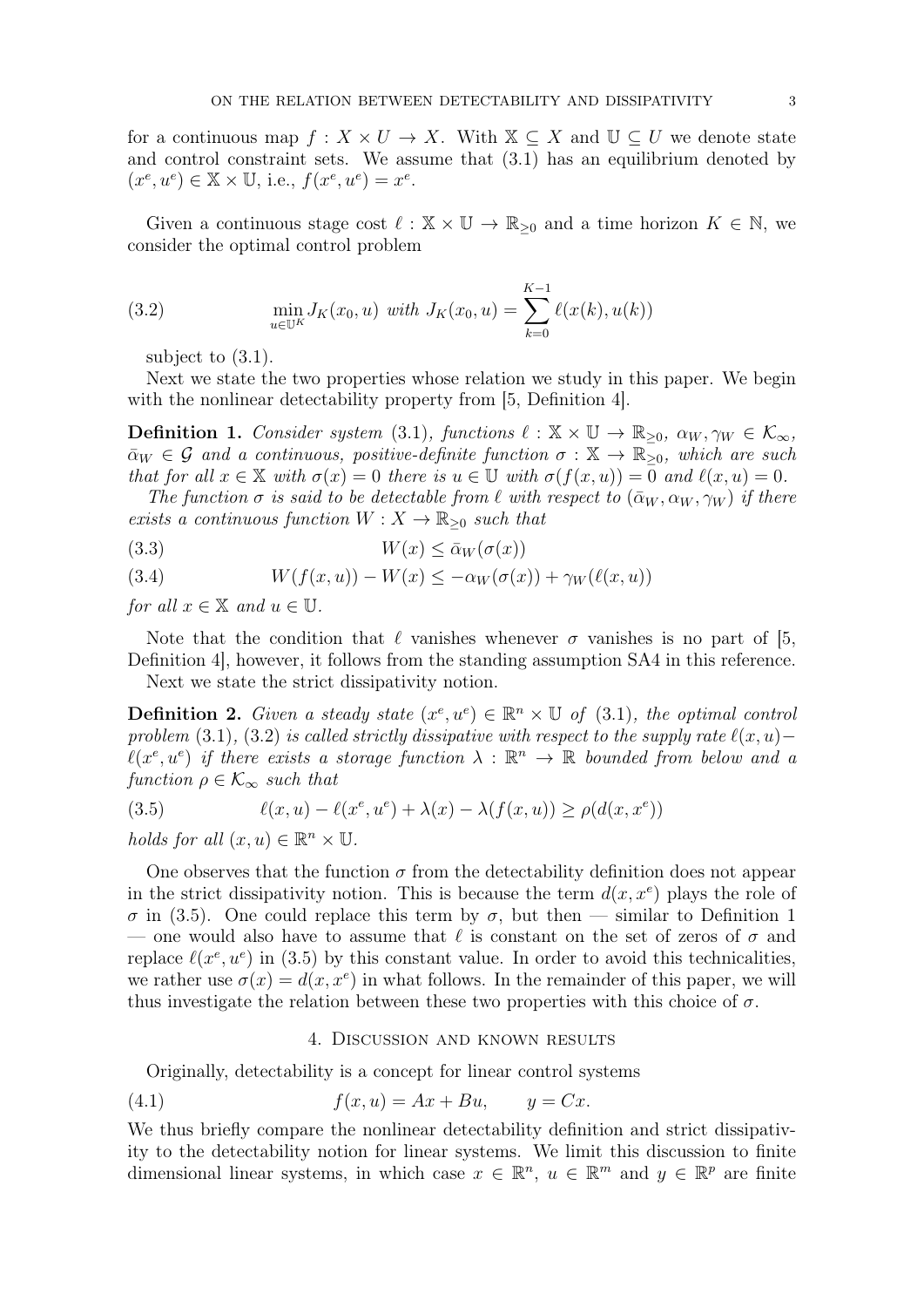dimensional vectors and  $A, B, C$  are real matrices of appropriate dimensions. The vector  $y = Cx$  is the usual output of the system. In the discrete time setting of this paper, the pair  $(A, C)$  is called detectable if all unobservable eigenvalues lie in the unit circle [13, Section 7.1]. In simple words, this condition demands that all unstable solutions produce a nonzero output. This linear detectability notion is entirely determined by the matrices  $A$  and  $C$  and is a weaker notion than observability, which demands that there are no unobservable eigenvalues, at all.

The counterpart to the optimal control problem  $(3.1)$ ,  $(3.2)$  for linear dynamics is the linear quadratic (LQ) optimal control problem, in which

(4.2) 
$$
\ell(x, u) = x^T Q x + u^T R u, \quad \text{where } Q = C^T C
$$

and  $R \in \mathbb{R}^{m \times m}$ . One may now conjecture that the LQ optimal control problem (3.1), (3.2), (4.2) is detectable in the sense of Definition 1 with  $\sigma(x) = ||x||$  if the pair  $(A, C)$  is detectable. This, however, is not necessarily the case, as the following example (which is similar to Example 10.2 in [9]) shows.

**Example 3.** Consider the optimal control problem with  $X = X = \mathbb{R}^2$ ,  $\mathbb{U} = U = \mathbb{R}$ and data

$$
f(x, u) = Ax + Bu
$$

$$
y = Cx
$$

$$
\ell(x, u) = x_1^2
$$

with  $A =$  $\begin{pmatrix} 1 & 1 \\ 0 & 1 \end{pmatrix}$ ,  $B =$  $(1/2)$ 1  $\setminus$ and  $C = (1 \ 0)$ , implying  $Q =$  $\begin{pmatrix} 1 & 0 \\ 0 & 0 \end{pmatrix}$  and thus  $\ell(x, u) = x^T Q x$ . The steady state is given by  $(x^e, u^e) = (0, 0)$ .

This pair  $(A, C)$  is observable and thus detectable in the linear sense since the observability matrix has full rank. Yet, there do not exist functions  $\alpha_W, \gamma_W \in \mathcal{K}_{\infty}$ and  $\bar{\alpha}_W \in \mathcal{G}$  such that  $\sigma(x) = ||x||_2$  is detectable in the nonlinear sense of Definition 1 from  $\ell$  with respect to  $(\bar{\alpha}_W, \alpha_W, \gamma_W)$ :

Suppose  $\sigma$  is detectable from  $\ell$  with respect to some  $\bar{\alpha}_W, \alpha_W, \gamma_W$ . Let  $x =$  $\sqrt{0}$ 1  $\setminus$ ,

$$
u = -2
$$
,  $\hat{x} = \begin{pmatrix} 0 \\ -1 \end{pmatrix}$  and  $\hat{u} = 2$ . It follows:  
 $f(x, u) = \hat{x}$ ,

$$
f(x, u) = \hat{x}, \qquad \ell(x, u) = 0,
$$
  

$$
f(\hat{x}, \hat{u}) = x, \qquad \ell(\hat{x}, \hat{u}) = 0.
$$

Hence, inequality (3.4) yields the contradiction

$$
W(x) = W(f(\hat{x}, \hat{u}))
$$
  
\n
$$
\leq W(\hat{x}) - \alpha_W(\sigma(\hat{x})) + 0
$$
  
\n
$$
\leq W(\hat{x})
$$
  
\n
$$
= W(f(x, u))
$$
  
\n
$$
\leq W(x) - \alpha_W(\sigma(x)) + 0
$$
  
\n
$$
\leq W(x)
$$

The reason for this contradiction is that the nonlinear detectability condition implicitly demands that a non-zero solution produces non-zero cost, which is not true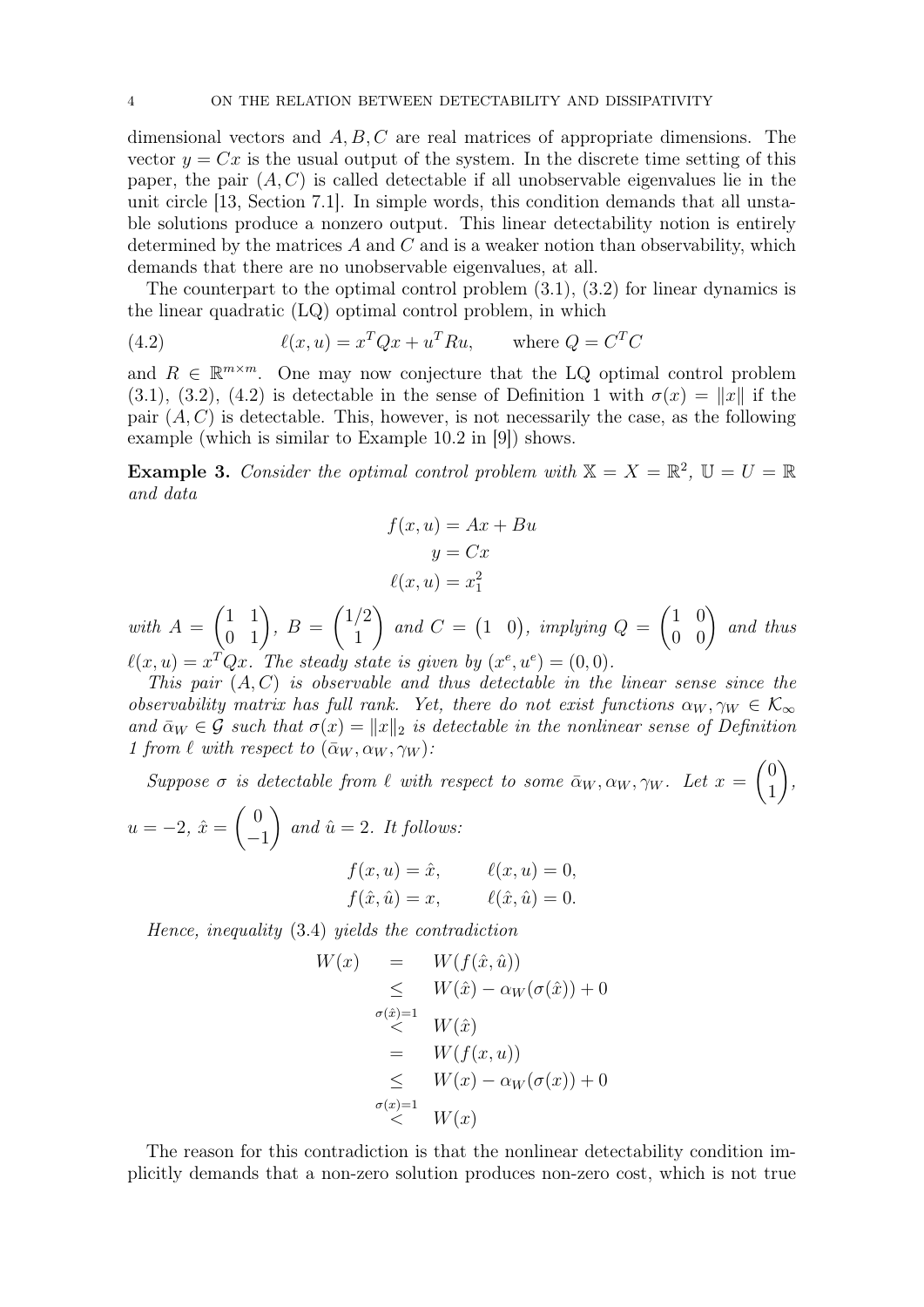for the choice of  $\ell$ . In this example, this can be fixed by penalizing the control input, i.e., by choosing  $\ell(x, u) = x_1^2 + u^2$ , as we will check in Example 13. It is, however, nontrivial to prove that such a penalization always works in order to ensure Definition 1 for detectable pairs  $(A, C)$  and we are not aware of corresponding results in the literature. Based on results from [8] and the new results in this paper, we will be able to give a proof of this fact in Corollary 11.

Strict dissipativity for finite dimensional LQ problems has been investigated in depth in [8]. For LQ problems of the type  $(3.1)$ ,  $(3.2)$ ,  $(4.2)$  with  $\mathbb{X} = \mathbb{R}^n$ , strict dissipativity holds if and only if  $(A, C)$  is detectable and in case  $X \subset \mathbb{R}^n$  is bounded, strict dissipativity holds if and only if  $(A, C)$  has no unobservable eigenvalues  $\lambda \in \mathbb{C}$ with  $|\lambda| = 1$ , cf. [8, Theorems 6.1 and 8.3].

Let us now turn to the main topic of this paper, the relation between dectectability and strict dissipativity in the nonlinear case. Since the choice  $\sigma(x) = d(x, x^e)$  implies  $\ell(x^e, u^e) = 0$ , one immediately sees that detectability in the sense of Definition 1 implies strict dissipativity of the optimal control problem (3.1), (3.2) with scaled stage cost  $\ell(x, u) = \gamma_W (\ell(x, u))$ . The following proposition, which is Proposition 5.3 from [4], shows that this implies strict dissipativity for the original cost  $\ell(x, u)$  if  $\gamma_W$ is bounded by a linear function, or, equivalently, can be chosen as a linear function.

**Proposition 4.** Let  $(x^e, u^e) \in \mathbb{R}^n \times \mathbb{U}$  be a steady state of (3.1). If  $\sigma(x) = d(x, x^e)$  is detectable from  $\ell$  with respect to some  $(\bar{\alpha}_W, \alpha_W, C \cdot Id) \in \mathcal{G} \times \mathcal{K}_{\infty} \times \mathcal{K}_{\infty}$  with  $C \in \mathbb{R}_{>0}$ constant then the system (3.1) is strictly dissipative with respect to the supply rate  $\ell(x, u)$ .

In this case  $\rho$  and  $\lambda$  from Definition 2 can be chosen to be

$$
\lambda(r) = \frac{1}{C}W(r),
$$
  

$$
\rho(r) = \frac{1}{C}\alpha_W(r).
$$

*Proof.* The claim follows directly from multiplying inequality (3.4) by  $1/C$ .

#### 5. New results

The condition on  $\gamma_W$  to be a linear function on  $\mathbb{R}_{\geq 0}$  is not a necessary condition for the implication of dissipativity. We can generalize this result to nonlinear functions  $\gamma_W$ . However, we must first suitably transform the functions given in the definition of detectability. For this purpose we use the following auxiliary lemma.

**Lemma 5.** Let  $\sigma$  be detectable from  $\ell$  with respect to  $(\bar{\alpha}_W, \alpha_W, \gamma_W) \in \mathcal{G} \times \mathcal{K}_{\infty} \times$  $\mathcal{K}_{\infty}$ . Let  $p \in \mathcal{K}_{\infty}$  be such that  $q(s) := (dp/ds)(s)$  is well defined, continuous, and nondecreasing. Then

$$
(p \circ W \circ f)(x, u) - (p \circ W)(x) \le 2q \Big( (\gamma_W \circ \ell)(x, u) + (\bar{\alpha}_W \circ \alpha_W^{-1} \circ 2\gamma_W \circ \ell)(x, u) \Big) \cdot (\gamma_W \circ \ell)(x, u) - (q \circ \frac{1}{4}\alpha_W \circ \sigma)(x) \cdot \frac{1}{4}(\alpha_W \circ \sigma)(x)
$$

holds for all  $x \in \mathbb{R}^n$  and  $u \in \mathbb{U}$ .

*Proof.* See [5, Lemma 4].

If  $\sigma$  is detectable from  $\ell$  with respect to  $(\bar{\alpha}_W, \alpha_W, \gamma_W)$  with  $\gamma_W$  a function that is bounded from above by an affine function, then we can use Lemma 5 to transform this system into one that satisfies the requirements of Proposition 4.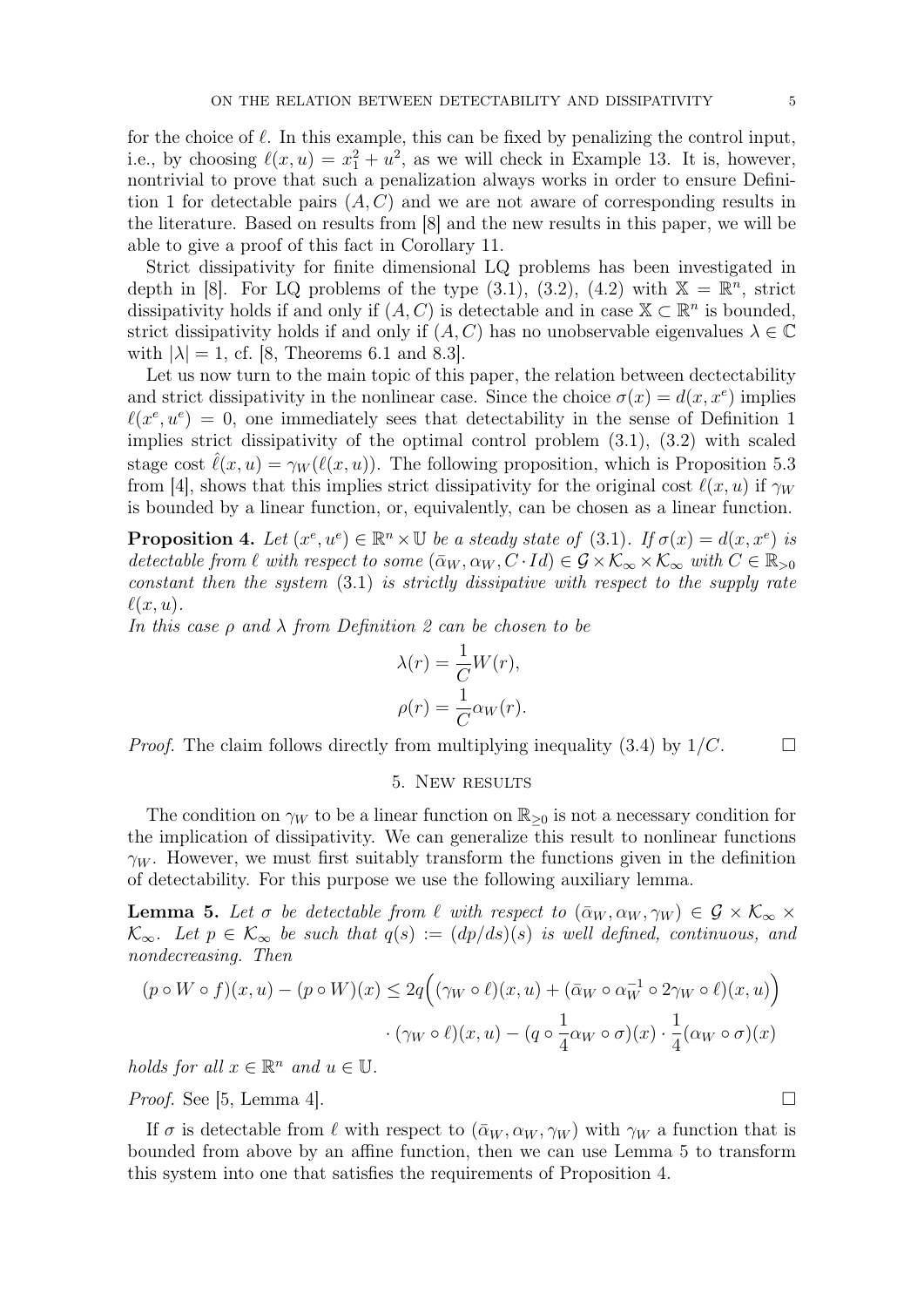**Theorem 6.** Let  $\sigma(x) = d(x, x^e)$  be detectable from  $\ell$  with respect to  $(\bar{\alpha}_W, \alpha_W, \gamma_W) \in$  $\mathcal{G} \times \mathcal{K}_{\infty} \times \mathcal{K}_{\infty}$ . If  $\gamma_W$  is bounded from above by an affine function  $\bar{\gamma}_W \in \mathcal{A}$  then the system (3.1) is strictly dissipative with respect to the supply rate  $\ell(x, u)$ .

*Proof.* Define  $q, p : \mathbb{R}_{\geq 0} \to \mathbb{R}_{\geq 0}$  by

$$
q(r) := \frac{1}{2} \min \left\{ \gamma_W^{-1} \left( \frac{\min\{r, \gamma_W^{-1}(1)\}}{2} \right), \, \gamma_W^{-1} \circ \frac{1}{2} \alpha_W \circ \bar{\alpha}_W^{-1} \left( \frac{\min\{r, \gamma_W^{-1}(1)\}}{2} \right), \, r \right\}
$$

and

$$
p(r) := \int_0^r q(s)ds.
$$

It can be easily verified that these functions are well defined and the conditions from Lemma 5 hold. Note that the integral in the definition of  $p$  is finite since  $0 \leq q(r) \leq r/2$ .

Since  $\alpha_W, \bar{\alpha}_W^{-1}, \gamma_W^{-1}$  are nondecreasing functions the following properties for q hold for all  $r \geq 0$ :

(5.1) 
$$
q(r) \leq \frac{1}{2} \gamma_W^{-1} \left(\frac{r}{2}\right)
$$

(5.2) 
$$
q(r) \le \frac{1}{2} \gamma_W^{-1} \left( \frac{\gamma_W^{-1}(1)}{2} \right)
$$

(5.3) 
$$
q(r) \leq \frac{1}{2} \left( \gamma_W^{-1} \circ \frac{1}{2} \alpha_W \circ \bar{\alpha}_W^{-1} \right) \left( \frac{r}{2} \right)
$$

(5.4) 
$$
q(r) \leq \frac{1}{2} \left( \gamma_W^{-1} \circ \frac{1}{2} \alpha_W \circ \bar{\alpha}_W^{-1} \right) \left( \frac{\gamma_W^{-1}(1)}{2} \right)
$$

The right sides of inequalities (5.2) and (5.4) are constant. Therefore we can combine these inequalities and get

$$
(5.5) \t\t q(r) \le C_1
$$

with  $C_1 := \min\left\{\frac{1}{2}\right\}$  $\frac{1}{2}\gamma_W^{-1}$  $\sqrt{W} \left( \frac{\gamma_W^{-1}(1)}{2} \right)$  $\frac{1}{2}$   $\left( \frac{1}{2} \right)$ ,  $\frac{1}{2}$  $\frac{1}{2} \Big(\gamma_W^{-1}\circ\frac{1}{2}$  $\frac{1}{2}\alpha_W \circ \bar{\alpha}_W^{-1}$  $\begin{pmatrix} -1 \\ W \end{pmatrix} \left( \frac{\gamma_W^{-1}(1)}{2} \right)$ 2 o. Now we show that  $q$  is constructed in such a way that

$$
2q((\gamma_W \circ \ell)(x, u) + (\bar{\alpha}_W \circ \alpha_W^{-1} \circ 2\gamma_W \circ \ell)(x, u)) \cdot (\gamma_W \circ \ell)(x, u)
$$

is bounded from above by a linear term  $C(\ell(x, u))$  for a suitable constant  $C > 0$ . To prove this claim we look at three cases. The first two cases consider  $(x, u) \in \mathbb{R}^n \times \mathbb{U}$ such that  $(\gamma_W \circ \ell)(x, u) \leq 1$ . The last case considers  $(\gamma_W \circ \ell)(x, u) > 1$  and is responsible for the assumption that  $\gamma_W$  is bounded from above by an affine function.

**Case 1:**  $(\gamma_W \circ \ell)(x, u) \leq 1$  and  $(\gamma_W \circ \ell)(x, u) \geq (\bar{\alpha}_W \circ \alpha_W^{-1} \circ 2\gamma_W \circ \ell)(x, u)$ . In this case we can estimate

$$
2q((\gamma_W \circ \ell)(x, u) + (\bar{\alpha}_W \circ \alpha_W^{-1} \circ 2\gamma_W \circ \ell)(x, u)) \cdot (\gamma_W \circ \ell)(x, u)
$$
  
\n
$$
\leq 2q(2(\gamma_W \circ \ell)(x, u)) \cdot (\gamma_W \circ \ell)(x, u)
$$
  
\n
$$
\leq 2\frac{1}{2}\gamma_W^{-1}\left(\frac{2(\gamma_W \circ \ell)(x, u)}{2}\right) \cdot (\gamma_W \circ \ell)(x, u)
$$
  
\n
$$
= \ell(x, u) \cdot (\gamma_W \circ \ell)(x, u)
$$
  
\n
$$
\leq \ell(x, u).
$$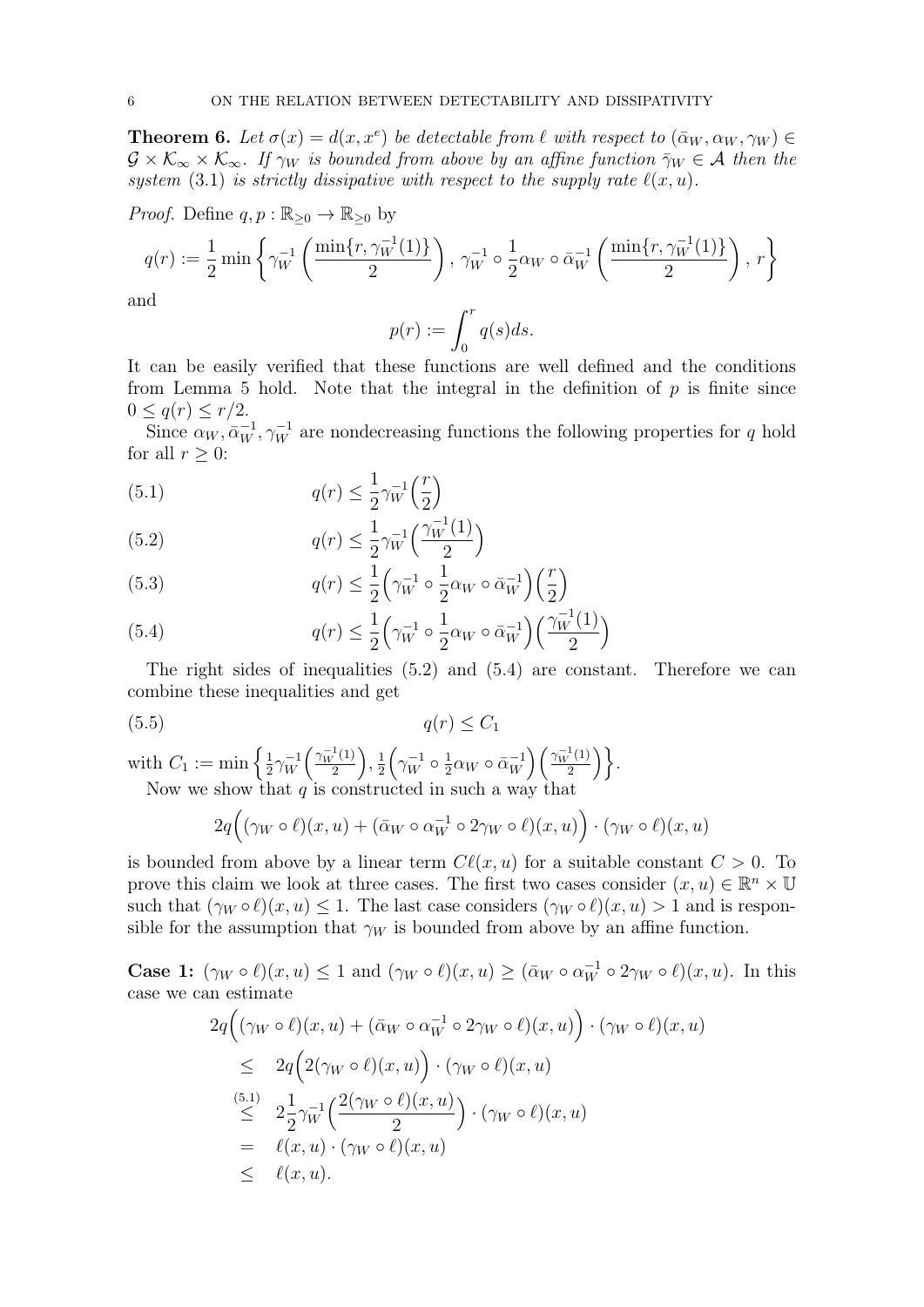**Case 2:**  $(\gamma_W \circ \ell)(x, u) \leq 1$  and  $(\gamma_W \circ \ell)(x, u) < (\bar{\alpha}_W \circ \alpha_W^{-1} \circ 2\gamma_W \circ \ell)(x, u)$ . In this case we obtain

$$
2q((\gamma_W \circ \ell)(x, u) + (\bar{\alpha}_W \circ \alpha_W^{-1} \circ 2\gamma_W \circ \ell)(x, u)) \cdot (\gamma_W \circ \ell)(x, u)
$$
  
\n
$$
\leq 2q(2(\bar{\alpha}_W \circ \alpha_W^{-1} \circ 2\gamma_W \circ \ell)(x, u)) \cdot (\gamma_W \circ \ell)(x, u)
$$
  
\n
$$
\leq 2\frac{1}{2}(\gamma_W^{-1} \circ \frac{1}{2}\alpha_W \circ \bar{\alpha}_W^{-1})\left(\frac{2(\bar{\alpha}_W \circ \alpha_W^{-1} \circ 2\gamma_W \circ \ell)(x, u)}{2}\right) \cdot (\gamma_W \circ \ell)(x, u)
$$
  
\n
$$
= \ell(x, u) \cdot (\gamma_W \circ \ell)(x, u)
$$
  
\n
$$
\leq \ell(x, u).
$$

**Case 3:**  $(\gamma_W \circ \ell)(x, u) > 1$ . Here we can conclude

$$
2q((\gamma_W \circ \ell)(x, u) + (\bar{\alpha}_W \circ \alpha_W^{-1} \circ 2\gamma_W \circ \ell)(x, u)) \cdot (\gamma_W \circ \ell)(x, u)
$$
  
\n
$$
\leq 2C_1(\gamma_W \circ \ell)(x, u)
$$
  
\n
$$
\leq 2C_1(\bar{\gamma}_W \circ \ell)(x, u)
$$
  
\n
$$
\leq C_2\ell(x, u)
$$

with  $C_2 \in \mathbb{R}$  sufficiently large. Such a constant exists because  $\bar{\gamma}_W$  is an affine function that is evaluated away from the origin, because  $\ell(x, u) > \gamma_W^{-1}(1) > 0$  in this case.

Hence,  $2q((\gamma_W\circ \ell)(x,u)+(\bar{\alpha}_W\circ \alpha_W^{-1}\circ 2\gamma_W\circ \ell)(x,u))\cdot (\gamma_W\circ \ell)(x,u)$  is bounded from above by  $C\ell(x, u)$  with  $C := \max\{1, C_2\}$ . With  $\tilde{\gamma}_W$  and  $\tilde{\alpha}_W \in \mathcal{K}_{\infty}$  defined by

$$
\tilde{\gamma}_W(r) := 2q\left(\gamma_W(r) + (\bar{\alpha}_W \circ \alpha_W^{-1} \circ 2\gamma_W)(r)\right) \cdot \gamma_W(r)
$$
  

$$
\tilde{\alpha}_W(r) := (q \circ \frac{1}{4}\alpha_W)(r) \cdot \frac{1}{4}\alpha_W(r)
$$

and Lemma 5 we get

$$
(p \circ W \circ f)(x, u) - (p \circ W)(x) \le (\tilde{\gamma}_W \circ \ell)(x, u) - \tilde{\alpha}_W(d(x, x^e))
$$
  

$$
\le C\ell(x, u) - \tilde{\alpha}_W(d(x, x^e)).
$$

Therefore, if we replace W from Definition 1 by  $p \circ W$ ,  $\sigma(x) = d(x, x^e)$  is detectable from  $\ell$  with respect to  $(p \circ \bar{\alpha}_W, \tilde{\alpha}_W, C \cdot Id)$ . Thus, Proposition 4 provides strict dissipativity of the optimal control problem with

$$
\lambda(r) = \frac{(p \circ W)(r)}{C}
$$

$$
\rho(r) = \frac{\tilde{\alpha}_W(r)}{C} = \frac{(q \circ \frac{1}{4}\alpha_W)(r) \cdot \frac{1}{4}\alpha_W(r)}{C}
$$

If  $\ell$  is bounded from above by a constant  $M \in \mathbb{R}$  on  $\mathbb{R}^n \times \mathbb{U}$  then  $\gamma_W$  from Definition 1 can be replaced by

$$
\tilde{\gamma}_W(r) := \begin{cases} \gamma_W(r) & r \le M \\ \gamma_W(M) - M + r & r > M \end{cases}
$$

without invalidating inequality (3.4). Furthermore  $\tilde{\gamma}_W$  is bounded from above by an affine linear function. Theorem 6 then ensures the following result: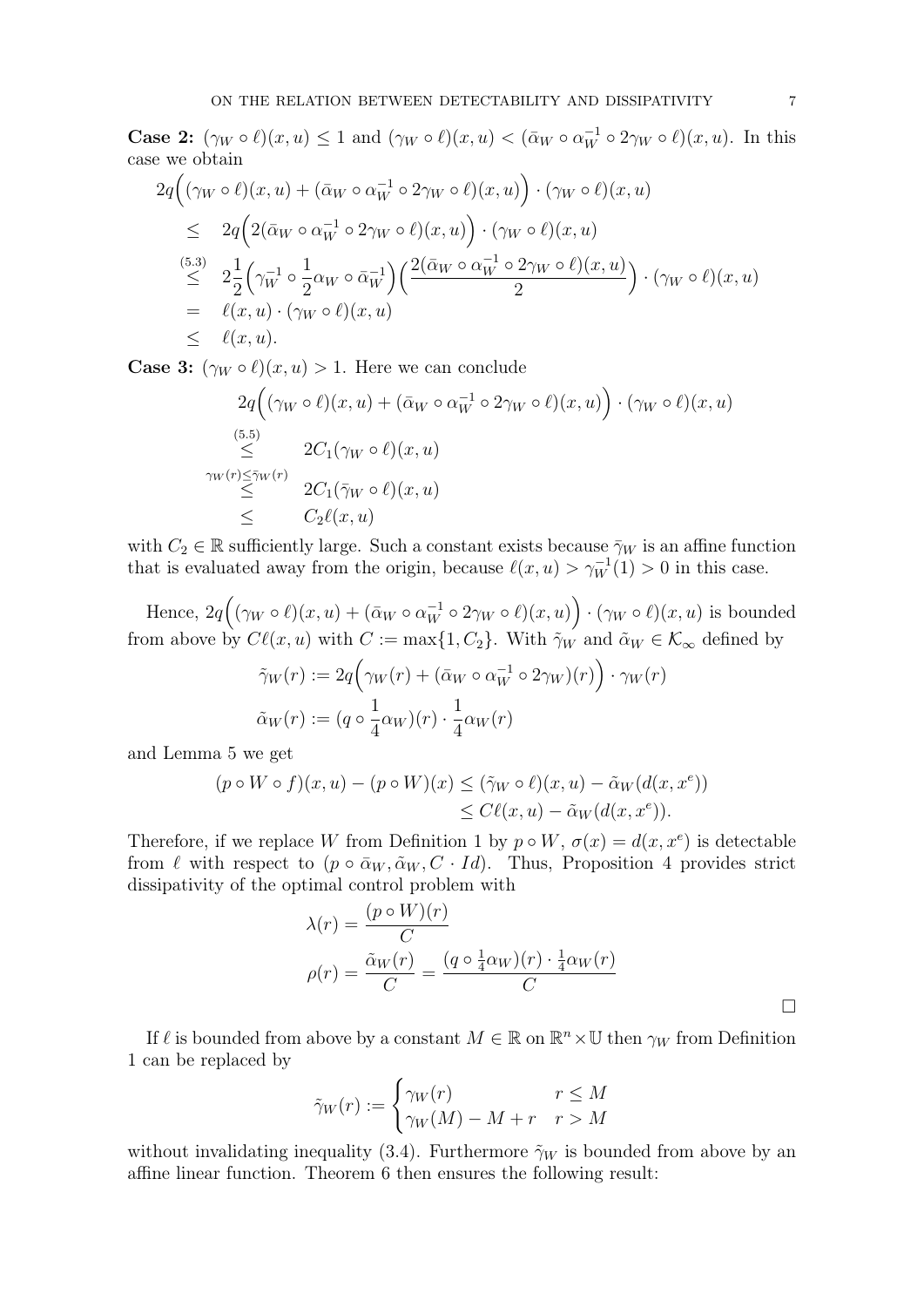**Corollary 7.** If  $\ell$  is bounded from above on  $\mathbb{X} \times \mathbb{U}$  then detectability of  $\sigma(x) = d(x, x^e)$ implies strict dissipativity for any  $\gamma_W \in \mathcal{K}_{\infty}$ .

**Remark 8.** We will see in Example 16, below, that the growth condition on  $\gamma_W$  or the boundedness condition on  $\ell$  cannot simply be dropped. However, in many NMPC applications we have that  $\ell(x, u) \leq C_x d(x, x^e) + C_u d(u, u^e)$  for constants  $C_x, C_u > 0$ . Also,  $X$  and  $U$  are often chosen to be bounded. For such problems, Corollary  $\gamma$  yields that nonlinear detectability implies strict dissipativity. Hence, this implication holds for a wide class of practical problems. Moreover, most available stability estimates for NMPC with strictly dissipative optimal control problems include boundedness of  $\ell$ in their assumptions. Hence, in this context the boundedness requirement on  $\ell$  does not significantly limit the applicability of our results.

In contrast to this rather general result, the converse implication needs more restrictive conditions.

**Theorem 9.** Let  $(x^e, u^e)$  be a steady state of the optimal control problem  $(3.1)$ ,  $(3.2)$ . Let  $\ell \geq 0$  and  $\ell(x^e, u^e) = 0$  and assume the optimal control problem is strictly dissipative with a continuous storage function  $\lambda$ . If  $\lambda(x^e) \leq \lambda(x)$  for all  $x \in \mathbb{X}$ , then the system is detectable in the sense of Definition 1 with  $\sigma(x) := d(x, x^e)$ ,  $W(x) := \lambda(x) - \lambda(x^e)$ ,  $\alpha_W := \rho$ ,  $\gamma_W := Id$  and  $\bar{\alpha}_W \in \mathcal{G}$  suitably chosen.

Proof.  $W(x) = \lambda(x) - \lambda(x^e)$  is nonnegative since  $\lambda$  has a global minimum in  $x^e$ . In particular  $W(x^e) = 0$  holds and therefore the existence of  $\bar{\alpha}_W \in \mathcal{G}$  with  $W(x) \leq$  $\bar{\alpha}_W(\sigma(x))$  for all  $x \in \mathbb{X}$  is guaranteed. With the definitions for  $\alpha_W$ ,  $\sigma$  and  $\gamma_W$  stated in the theorem we verify inequality (3.4)

$$
W(f(x, u)) - W(x) = (\lambda(f(x, u)) - \lambda(x^e)) - (\lambda(x) - \lambda(x^e))
$$
  
=  $\lambda(f(x, u)) - \lambda(x)$   

$$
\leq -\rho(d(x, x^e)) + \ell(x, u)
$$
  
=  $-\alpha_W(\sigma(x)) + \gamma_W(\ell(x, u))$ 

and conclude that  $\sigma$  is detectable from  $\ell$  with respect to  $(\bar{\alpha}_W, \alpha_W, \gamma_W)$ .

Remark 10. In the context of stability analysis for NMPC without terminal conditions, this result is useful because while the available strict dissipativity based stability results only guarantee practical asymptotic stability [10], for the detectability based stability analysis also true (i.e., non-practical) asymptotic stability statements are available  $[5, Corollaries 2-4]$ . Combining these results with Theorem 9 allows to construct true asymptotic stability statements for NMPC with strictly dissipative optimal control problems.

Our final corollary describes an important special case in which the assumptions of Theorem 9 are satisfied.

Corollary 11. Consider the finite dimensional LQ optimal control problem (3.1),  $(3.2)$ ,  $(4.2)$  and assume the pair  $(A, C)$  is detectable and R is positive definite. Then the problem is also detectable in the nonlinear sense of Definition 1 with  $\sigma(x) = ||x||$ and  $W(x) = x^T P x$  for a positive definite matrix  $P \in \mathbb{R}^{n \times n}$ .

*Proof.* We first use [8, Theorem 6.1] in order to conclude that detectability of  $(A, C)$ implies strict dissipativity. An inspection of the construction of the corresponding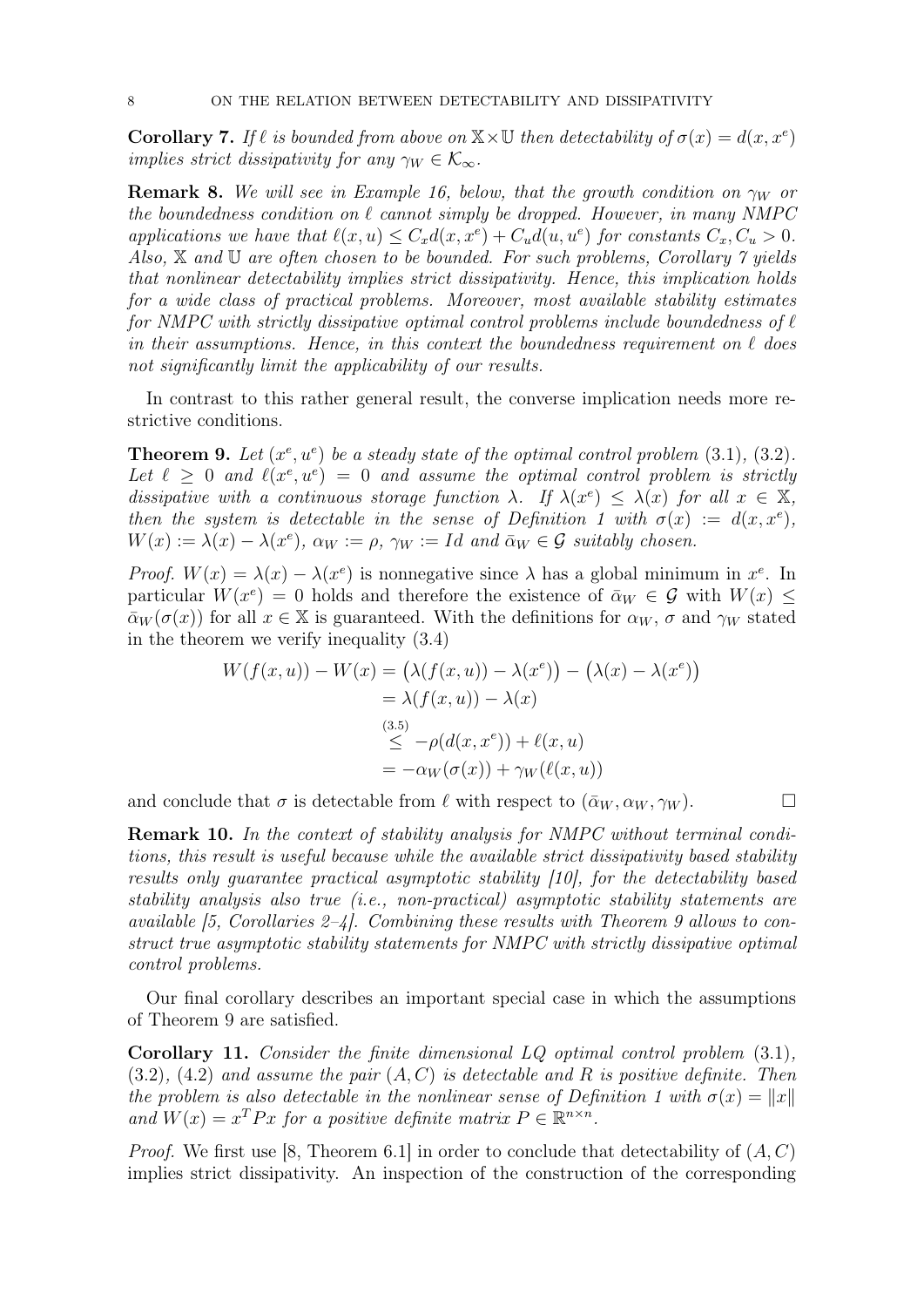storage function  $\lambda$  in [8, Theorem 6.1 and Lemma 4.1] reveals that the linear terms in  $\lambda$  can be dropped if there are no linear terms in the stage cost  $\ell$ , which is the case for our setting, cf. (4.2). Hence,  $\lambda$  is a purely quadratic function of the form  $\lambda(x) = x^T P x$  with a positive definite matrix P and thus satisfies the conditions of Theorem 9. Moreover, from (4.2) it follows that the assumptions on  $\ell$  in Theorem 9 also hold. Hence, nonlinear detectability with  $W = \lambda$  follows from this theorem.  $\square$ 

**Remark 12.** (i) The construction in [8] yields that  $\lambda$  and thus also W in this proof are of the form  $W(x) = \lambda(x) = \gamma x^T P x$ , where P is a positive definite matrix satisfying the matrix inequality  $Q + P - A^T P A > 0$  and  $\gamma > 0$  is sufficiently small. Example 13 illustrates this computation.

(ii) In case that the pair  $(A, C)$  is not detectable, strict dissipativity may still hold on bounded sets  $X$  and  $U$ , cf. [8, Theorem 6.1]. In this case the storage function is still of the form  $\lambda(x) = x^T P x$ , however, P is not positive semidefinite. In this case, nonlinear detectability does not hold. Example 14 illustrates this situation.

# 6. Examples

As a first example, we would have liked to include an example for which detectability is known to hold but strict dissipativity is not straightforward to check. Unfortunately, such examples do not exist in the literature we are aware of. All examples given in [5, 6, 12] are easily seen to be strictly dissipative with the trivial storage function  $\lambda \equiv 0$ .

The more interesting aspect to be illustrated by examples thus seems to be the converse direction, in which we explore whether we can conclude detectability from strict dissipativity. Here we provide two positive examples and one negative one.

Our first example is Example 3 with a modified stage cost.

**Example 13.** Consider the optimal control problem with  $X = X = \mathbb{R}^2$ ,  $\mathbb{U} = U = \mathbb{R}$ and data

$$
f(x, u) = Ax + Bu
$$

$$
y = Cx
$$

$$
\ell(x, u) = x_1^2 + u^2
$$

with  $A =$  $\begin{pmatrix} 1 & 1 \\ 0 & 1 \end{pmatrix}$ ,  $B =$  $(1/2)$ 1  $\setminus$ and  $C = \begin{pmatrix} 1 & 0 \end{pmatrix}$ , implying  $Q =$  $\begin{pmatrix} 1 & 0 \\ 0 & 0 \end{pmatrix}$ . The steady state is given by  $(x^e, u^e) = (0, 0)$ .

This system is observable since the observability matrix has full rank. Thus, Remark  $12(i)$  implies that the system is strictly dissipative with a storage function of the form  $\lambda(x) = \gamma x^T P x$ , where  $P \in \mathbb{R}^{2 \times 2}$  satisfies the matrix inequality  $Q + P - A^T P A > 0$ and  $\gamma > 0$  is sufficiently small. One easily checks that

$$
P = \begin{pmatrix} 1 & -2 \\ -2 & 5 \end{pmatrix}
$$

satisfies this matrix inequality. A little computation reveals that detectability holds with  $W(x) = \gamma x^T P x$  for  $\gamma = 1/10$  if we chose  $\alpha_W(r) = 3r^2/40$ .

The next example illustrates Theorem 9 for a non-quadratic cost.

**Example 14.** Let  $X = X = U = U = \mathbb{R}$  and consider the system  $f : \mathbb{R} \times \mathbb{R} \to \mathbb{R}$ .  $f(x, u) = (x + u)/2$  and stage cost  $\ell(x, u) = |xu|/2 + u^2/4$ . This system is strictly dissipative at  $(x^e, u^e) = (0, 0)$  with storage function  $\lambda(x) = x^2$  and  $\rho(x) = 3/4 \cdot x^2$ .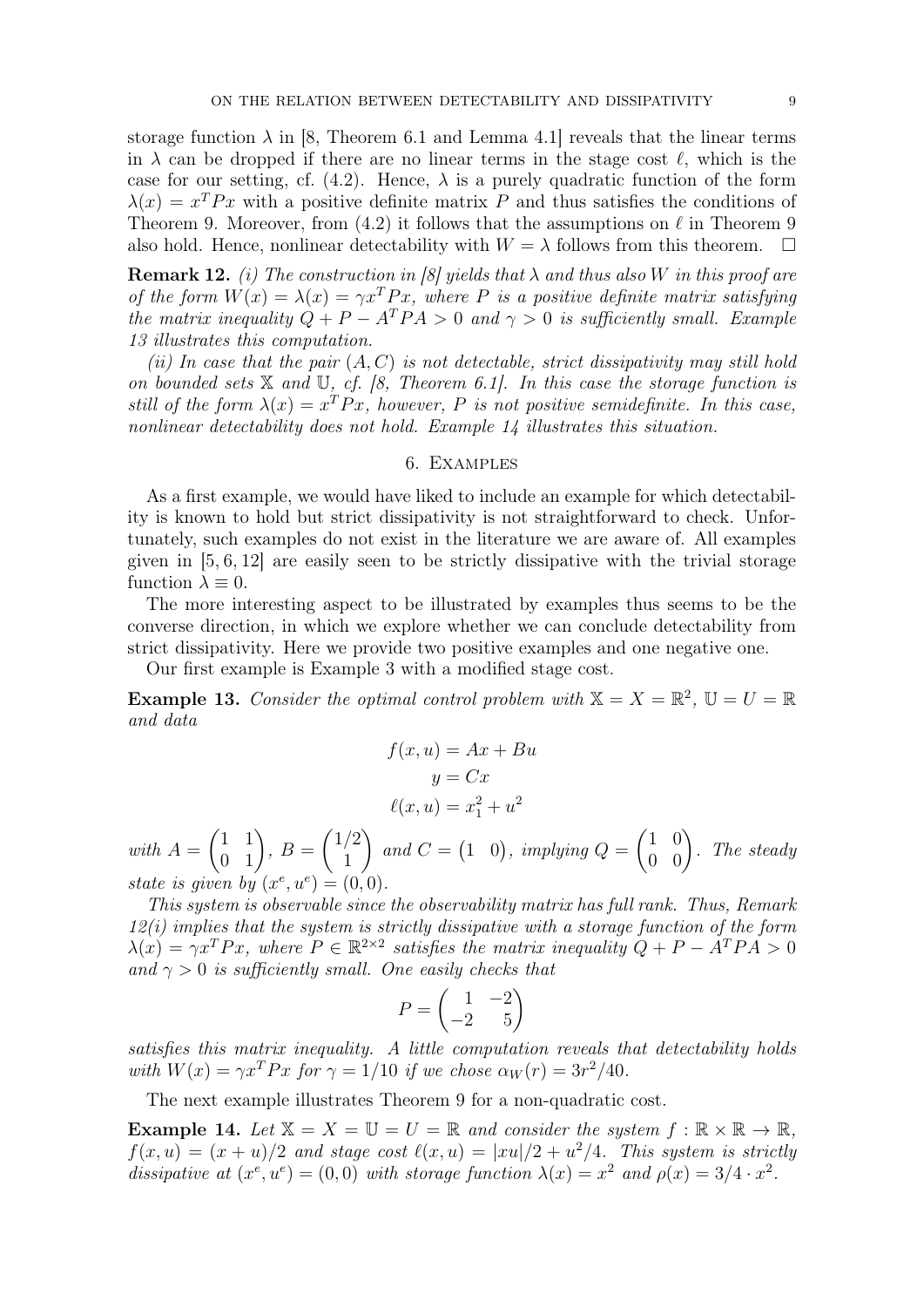Then  $x^e = 0$  minimizes  $\lambda$  and thus Theorem 9 is applicable. Indeed,  $\sigma(x) = |x|$  is detectable from  $\ell$  with respect to  $(\overline{\alpha}_W, \rho, Id)$  with  $\overline{\alpha}_W(r) = r^2$ , because with  $W = \lambda$ inequality (3.3)

$$
W(x) = \lambda(x)
$$
  
=  $x^2$   
=  $\sigma(x)^2$   
=  $\overline{\alpha}_W(\sigma(x))$ 

and inequality (3.4)

$$
W(f(x, u)) - W(x) = W((x + u)/2) - W(x)
$$
  
=  $(x + u)^2/4 - x^2$   
=  $-3/4 \cdot x^2 + xu/2 + u^2/4$   
=  $-\rho(x) + xu/2 + u^2/4$   
 $\leq -\rho(x) + \ell(x, u)$   
=  $-\rho(x) + Id(\ell(x, u))$ 

hold.

If the storage function  $\lambda$  is not minimized at  $x^e$  then a strictly dissipative system is not necessarily detectable from  $\ell$  with respect to any  $(\bar{\alpha}_W, \alpha_W, \gamma_W) \in \mathcal{G} \times \mathcal{K}_{\infty} \times \mathcal{K}_{\infty}$ . The following example, taken from [9, Example 8.8 ii)], shows that this can indeed happen.

**Example 15.** Consider the dynamics  $f(x, u) = 2x+u$  and stage cost  $\ell(x, u) = u^2$  with the state and control constraint sets  $\mathbb{X} = [-2, 2] \subset X = \mathbb{R}$  and  $\mathbb{U} = [-3, 3] \subset U = \mathbb{R}$ and equilibrium  $(x^e, u^e) = (0, 0)$ . It was shown in [9, Example 8.8 ii)] that the problem is strictly dissipative with storage function  $\lambda(x) = -x^2/2$ . However,  $\lambda$  is maximized at  $x^e = 0$  and thus does not satisfy the condition of Theorem 9.

In fact, the problem is not detectable: suppose  $\sigma(x) = |x|$  is detectable from  $\ell$ with respect to any  $(\bar{\alpha}_W, \alpha_W, \gamma_W) \in \mathcal{G} \times \mathcal{K}_{\infty} \times \mathcal{K}_{\infty}$ . That implies the existence of a continuous function  $W : \mathbb{X} \to \mathbb{R}_{\geq 0}$  that satisfies inequalities (3.3) and (3.4) for all  $x \in \mathbb{X}$  and  $u \in \mathbb{U}$ , in particular for all  $x \in [-1,1] \setminus \{0\}$  and  $u = 0$ :

$$
W(f(x, u)) - W(x) = W(2x) - W(x)
$$
  
\n
$$
\leq -\alpha_W(\sigma(x)) + 0
$$
  
\n
$$
\leq \alpha_W(\sigma(x)) + 0
$$
  
\n
$$
\leq 0
$$

Because of the nonnegativity of W and inequality  $(3.3)$  it follows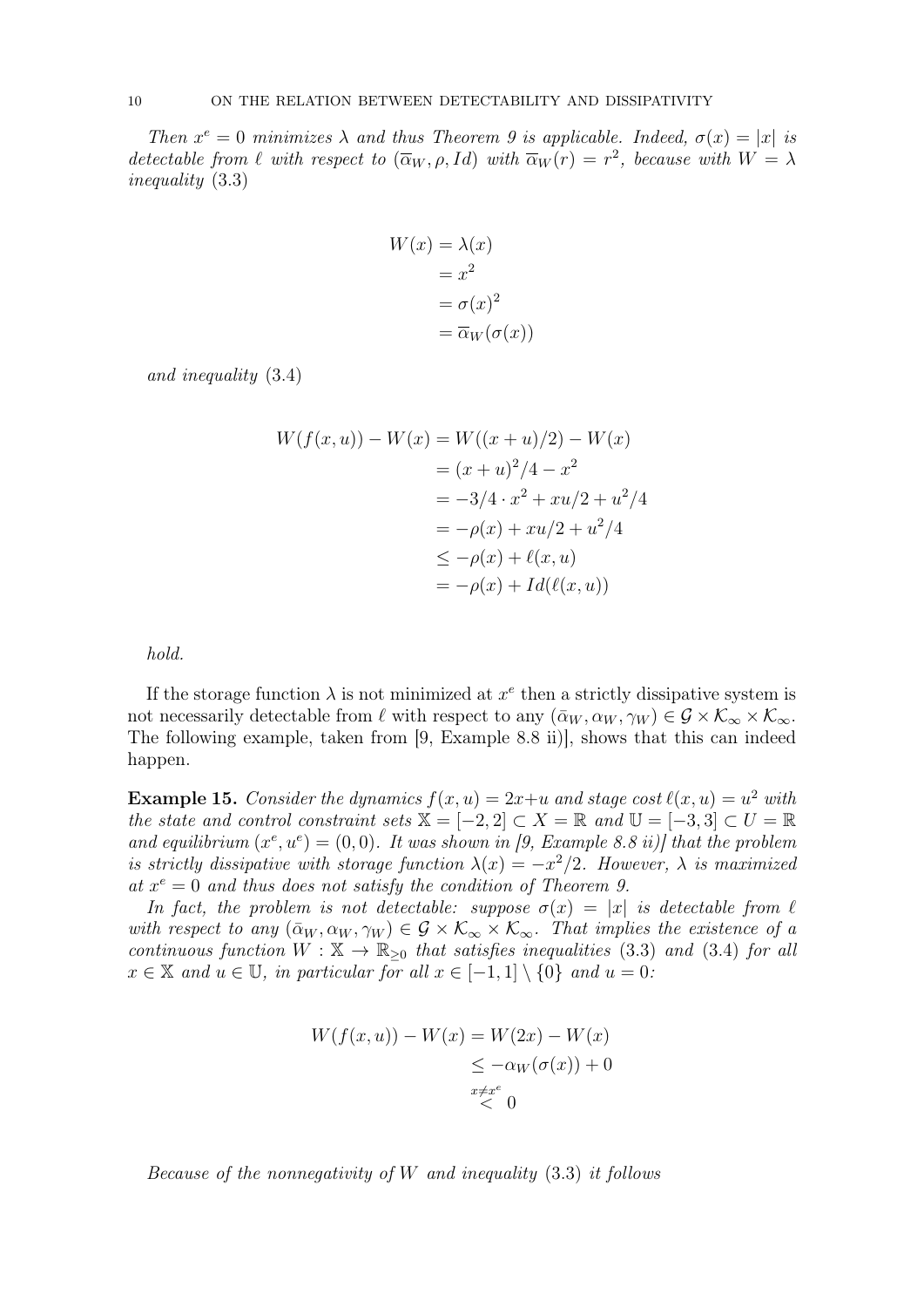$$
W(0) = 0
$$
  
\n
$$
\leq W(2x)
$$
  
\n
$$
< W(x)
$$

for all  $x \in [-1,1] \setminus \{0\}$ . But this means that W is positive and strictly increasing along the sequence x,  $x/2$ ,  $x/4$ , ..., which is not consistent with the continuity of W in  $x = 0$ . Therefore  $\sigma$  is not detectable from  $\ell$  with respect to any  $(\bar{\alpha}_W, \alpha_W, \gamma_W) \in$  $\mathcal{G} \times \mathcal{K}_{\infty} \times \mathcal{K}_{\infty}$ .

Our final example shows that, in general, detectability does not imply strict dissipativity without the bounds on  $\gamma_W$  or  $\ell$  imposed in Theorem 6 or Corollary 7.

Example 16. We consider the dynamics

$$
f(x, u) = \begin{cases} \max\{x/2, x - 1\} + e^{|u|} - 1, & x \ge 0\\ \min\{x/2, x + 1\} + e^{|u|} - 1, & x < 0 \end{cases}
$$

and the cost  $\ell(x, u) = (|x| + 1)|u|$ , defined on  $X = X = \mathbb{R}$  and  $\mathbb{U} = U = \mathbb{R}$ .

We claim that detectability at  $(x^e, u^e) = (0,0)$  is satisfied with  $\sigma(x) = |x|$ ,  $W(x) =$  $x^2$ ,  $\alpha_W(r) = \min\{3r^2/4, r\}$ , and  $\gamma_W(r) = 2(e^r - 1) + (e^r - 1)^2$ . Indeed, for  $x \ge 2$  we have  $f(x, u) = x - 1 + e^{|u|} - 1$  and thus

$$
W(f(x, u)) - W(x) = (x - 1 + e^{|u|} - 1)^2 - x^2
$$
  
=  $(x - 1)^2 + 2(x - 1)(e^{|u|} - 1) + (e^{|u|} - 1)^2 - x^2$   
=  $\frac{-2x + 1}{\leq -x - |x|} + \frac{2(x - 1)(e^{|u|} - 1)}{\leq 2(e^{(|x|+1)|u|} - 1)} + \frac{(e^{|u|} - 1)^2}{\leq (e^{(|x|+1)|u|} - 1)^2}$   
 $\leq -\alpha_W(|x|) + \gamma_W(\ell(x, u)).$ 

For  $x \leq -2$  the dynamics reads  $f(x, u) = x + 1 + e^{|u|} - 1$ , which implies

$$
W(f(x, u)) - W(x) = (x + 1 + e^{|u|} - 1)^2 - x^2
$$
  
=  $(x + 1)^2 + 2(x + 1)(e^{|u|} - 1) + (e^{|u|} - 1)^2 - x^2$   
=  $\underbrace{2x + 1}_{=-2|x|+1 \le -|x|} + \underbrace{2(x + 1)(e^{|u|} - 1)}_{\le 0} + \underbrace{(e^{|u|} - 1)^2}_{\le (e^{(|x|+1)|u|} - 1)^2}$   
 $\le -\alpha_W(|x|) + \gamma_W(\ell(x, u)).$ 

Finally, for  $x \in [-2,2]$  we obtain  $f(x, u) = x/2 + e^{|u|} - 1$  and thus

$$
W(f(x, u)) - W(x) = (x/2 + e^{|u|} - 1)^2 - x^2
$$
  
=  $x^2/4 + 2(x/2)(e^{|u|} - 1) + (e^{|u|} - 1)^2 - x^2$   
=  $-3x^2/4 + x(e^{|u|} - 1) + (e^{|u|} - 1)^2$   
 $\leq 2(e^{(|x|+1)|u|} - 1) \leq (e^{(|x|+1)|u|} - 1)^2$   
 $\leq -\alpha_W(|x|) + \gamma_W(\ell(x, u)).$ 

Now we show by contradiction that the system is not strictly dissipative. To this end, assume that a storage function  $\lambda$  and  $a \rho \in \mathcal{K}_{\infty}$  satisfying (3.5) exist. Observing that  $x^e = 0$  and  $\ell(x^e, u^e) = 0$ , this implies the existence of  $\rho \in \mathcal{K}_{\infty}$  satisfying

(6.1) 
$$
\ell(x, u) + \lambda(x) - \lambda(f(x, u)) \ge \rho(|x|).
$$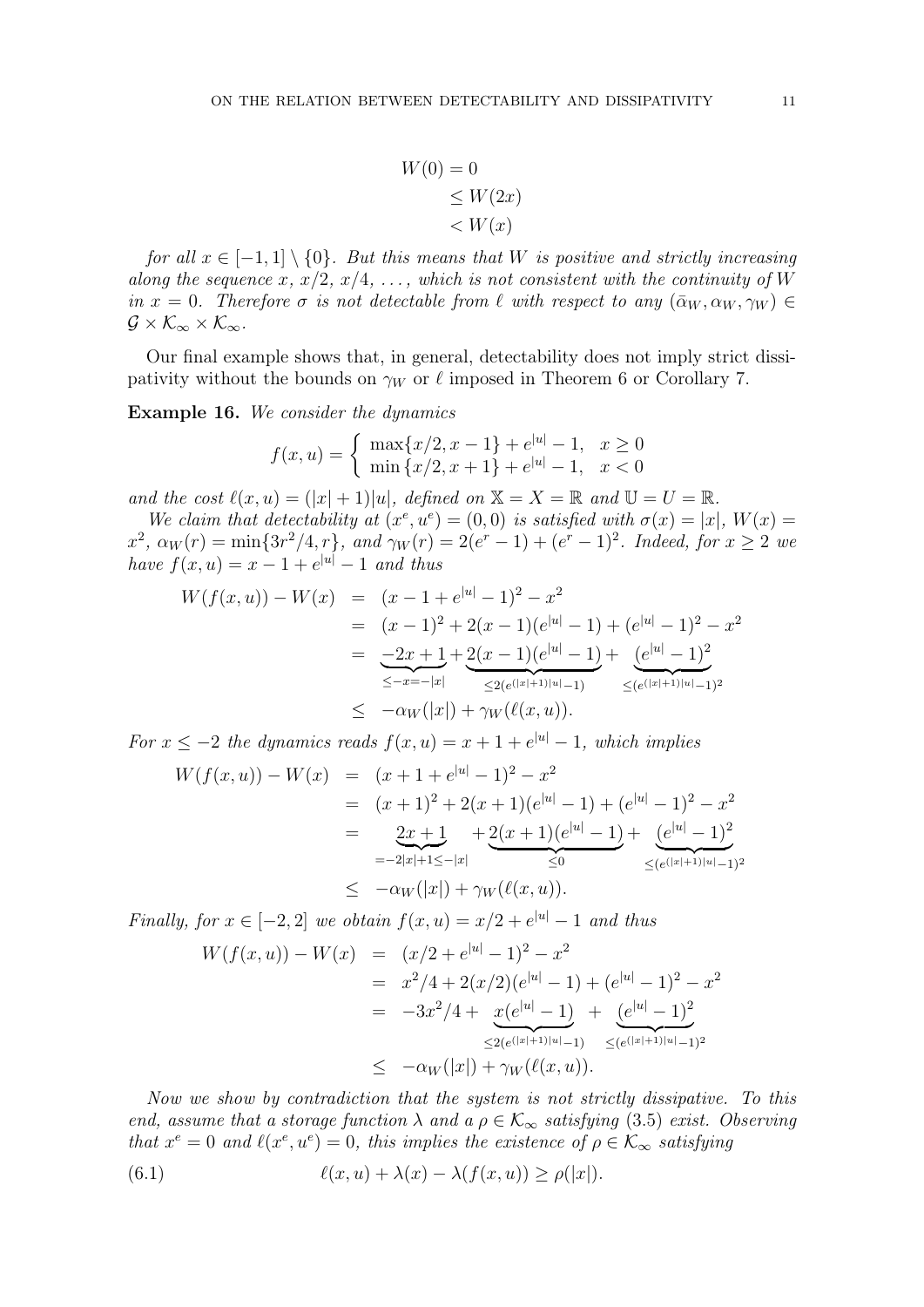On the one hand, for  $x = 0$  and  $u > 0$  (6.1) implies  $\lambda(e^u - 1) \le |u| + \lambda(0)$ , which in turn implies

$$
\lambda(x) \le |\ln(x+1)| + \lambda(0)
$$

for all  $x \geq 0$ . On the other hand, for all  $x \geq 2$  for  $u = 0$  we obtain  $f(x, u) = x - 1$ and  $\ell(x, u) = 0$ , which inserted into (6.1) implies  $\lambda(x) - \lambda(x - 1) \ge \rho(|x|) \ge \rho(2)$ . Using this inequality inductively for  $x = 2, 3, 4, \ldots$  yields

$$
\lambda(x) \ge (x - 1)\rho(2) + \lambda(1).
$$

However, for sufficiently large x the inequality

$$
(x-1)\rho(2) + \lambda(1) > |\ln(x+1)| + \lambda(0)
$$

holds, thus contradicting the existence of a storage function  $\lambda$ .

We note that in order to obtain this contradiction it is enough to use  $\rho \in \mathcal{K}_{\infty}$  in the strict dissipativity inequality. We also note that if we impose an upper bound  $\bar{x} \geq x$ , then the contradiction can be avoided by making  $\rho$  and thus  $\rho(2)$  sufficiently small. This is expected, because on bounded sets Corollary 7 ensures strict dissipativity.

# 7. Conclusion

In this paper we have studied the relation between the nonlinear detectability notion from [5] and strict dissipativity. We have shown in Theorem 6 and Corollary 7 that under mild growth or boundedness conditions nonlinear detectability implies strict dissipativity. By means of Example 16 we have shown that the growth and boundedness conditions cannot be omitted. Conversely, in Theorem 9 and Corollary 11 we have given conditions on the storage function and the supply rate which ensure that strict dissipativity implies nonlinear detectability. These conditions in particular apply to linear quadratic problems and allow to establish the relation between linear and nonlinear detectability notions.

#### **REFERENCES**

- [1] Rishi Amrit, James B. Rawlings, and David Angeli. Economic optimization using model predictive control with a terminal cost. Annual Rev. Control, 35:178–186, 2011.
- [2] David Angeli, Rishi Amrit, and James B. Rawlings. On average performance and stability of economic model predictive control. IEEE Trans. Autom. Control, 57(7):1615–1626, 2012.
- [3] Moritz Diehl, Rishi Amrit, and James B. Rawlings. A Lyapunov function for economic optimizing model predictive control. IEEE Trans. Autom. Control, 56:703–707, 2011.
- [4] Vladimir Gaitsgory, Lars Grüne, Matthias Höger, Christopher M. Kellett, and Steven R. Weller. Stabilization of strictly dissipative discrete time systems with discounted optimal control. Automatica, 93:311–320, 2018.
- [5] Gene Grimm, Michael J. Messina, Sezai E. Tuna, and Andrew R. Teel. Model predictive control: for want of a local control Lyapunov function, all is not lost. IEEE Trans. Automat. Control, 50:546–558, 5 2005.
- [6] Gene Grimm, Michael J. Messina, Sezai E. Tuna, and Andrew R. Teel. Nominally robust model predictive control with state constraints. IEEE Trans. Automat. Control, 52(10):1856–1870, 2007.
- [7] Lars Grüne. Economic receding horizon control without terminal constraints. Automatica, 49(3):725–734, 2013.
- [8] Lars Grüne and Roberto Guglielmi. Turnpike properties and strict dissipativity for discrete time linear quadratic optimal control problems. SIAM J. Cont. Optim., 56(2):1282–1302, 2018.
- [9] Lars Grüne and Jürgen Pannek. Nonlinear Model Predictive Control: Theory and Algorithms. Springer Verlag, 2017.
- [10] Lars Grüne and Marleen Stieler. Asymptotic stability and transient optimality of economic MPC without terminal conditions. J. Proc. Control, 24(8):1187–1196, 2014.